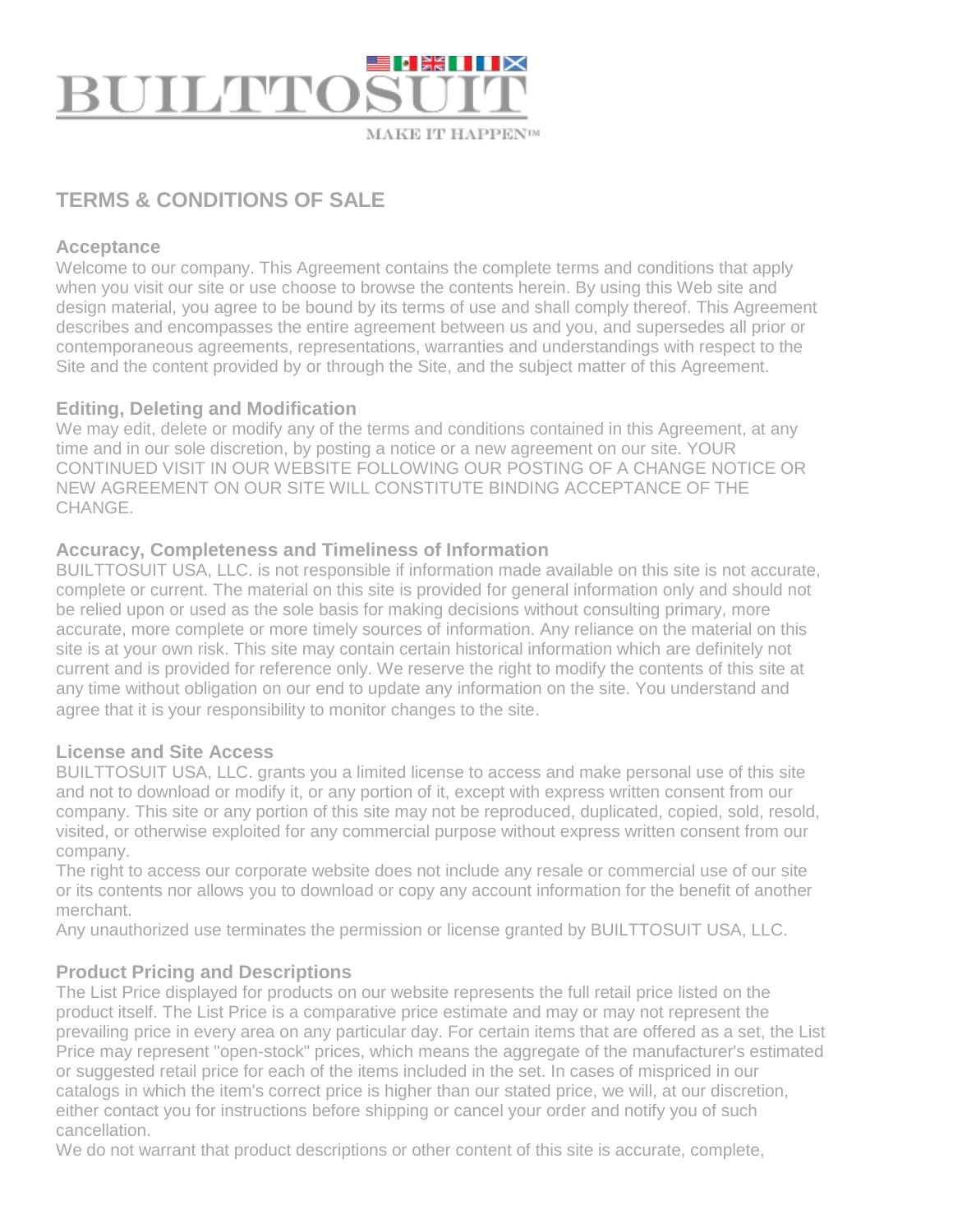reliable, current, or error-free. If a product offered in our website is not as described, you're sole remedy is to return it in unused condition.

# **Links & Framings**

You shall not use our company logo or other proprietary graphic to link to this Site without the express written permission of BUILTTOSUIT USA, LLC. Further, you may not frame any trademark, logo or other proprietary information, including the Images Content, without our express written consent. We make no claim or representation regarding, and accepts no responsibility for, directly or indirectly, the quality, content, nature or reliability of third-party websites accessible by hyperlink from the Site, or websites linking to the Site. Such sites are not under the control of our company and we shall not responsible for the contents of any linked site or any link contained in a linked site, or any review, changes or updates to such sites. You hereby acknowledge and agree that we are not responsible for the availability of such external websites or resources, its content, including, without limitation, any link contained in such content, or any changes or updates to such content. If you decide to access links to third-party Web sites, you do so at your own risk. Any concerns regarding any external link should be directed to the relevant site administrator or web master.

#### **Disclaimer**

YOUR USE OF THIS SITE IS AT YOUR SOLE RISK. THE SITE IS PROVIDED ON AN "AS IS" AND "AS AVAILABLE" BASIS. WE RESERVE THE RIGHT TO RESTRICT OR TERMINATE YOUR ACCESS TO THE SITE OR ANY FEATURE OR PART THEREOF AT ANY TIME. BUILTTOSUIT USA, LLC. EXPRESSLY DISCLAIMS ALL WARRANTIES OF ANY KIND, WHETHER EXPRESS OR IMPLIED, INCLUDING BUT NOT LIMITED TO THE IMPLIED WARRANTIES OF MERCHANTABILITY AND FITNESS FOR A PARTICULAR PURPOSE AND ANY WARRANTIES THAT MATERIALS ON THE SITE ARE NONINFRINGING, AS WELL AS WARRANTIES IMPLIED FROM A COURSE OF PERFORMANCE OR COURSE OF DEALING; THAT ACCESS TO THE SITE WILL BE UNINTERRUPTED OR ERROR-FREE; THAT THE SITE WILL BE SECURE; THAT THE SITE OR THE SERVER THAT MAKES THE SITE AVAILABLE WILL BE VIRUS-FREE; OR THAT INFORMATION ON THE SITE WILL BE COMPLETE, ACCURATE OR TIMELY. IF YOU DOWNLOAD ANY MATERIALS FROM THIS SITE, YOU DO SO AT YOUR OWN DISCRETION AND RISK. YOU WILL BE SOLELY RESPONSIBLE FOR ANY DAMAGE TO YOUR COMPUTER SYSTEM OR LOSS OF DATA THAT RESULTS FROM THE DOWNLOAD OF ANY SUCH MATERIALS. NO ADVICE OR INFORMATION, WHETHER ORAL OR WRITTEN, OBTAINED BY YOU FROM GE OR THROUGH OR FROM THE SITE SHALL CREATE ANY WARRANTY OF ANY KIND. GE DOES NOT MAKE ANY WARRANTIES OR REPRESENTATIONS REGARDING THE USE OF THE MATERIALS ON THIS SITE IN TERMS OF THEIR COMPLETENESS, CORRECTNESS, ACCURACY, ADEQUACY, USEFULNESS, TIMELINESS, RELIABILITY OR OTHERWISE.

# **Corporate Intellectual Property Rights**

You hereby acknowledge that all rights, titles and interests, including but not limited to rights covered by the Intellectual Property Rights, in and to the site, and that You will not acquire any right, title, or interest in or to the site except as expressly set forth in this Agreement. You will not modify, adapt, translate, prepare derivative works from, decompile, reverse engineer, disassemble or otherwise attempt to derive source code from any of our services, software, or documentation, or create or attempt to create a substitute or similar service or product through use of or access to the Program or proprietary information related thereto.

# **Confidentiality**

You agree not to disclose information you obtain from us and or from our clients, advertisers, suppliers and forum members. All information submitted to by an end-user customer pursuant to a Program is proprietary information of BUILTTOSUIT USA, LLC. Such customer information is confidential and may not be disclosed. Publisher agrees not to reproduce, disseminate, sell, distribute or commercially exploit any such proprietary information in any manner.